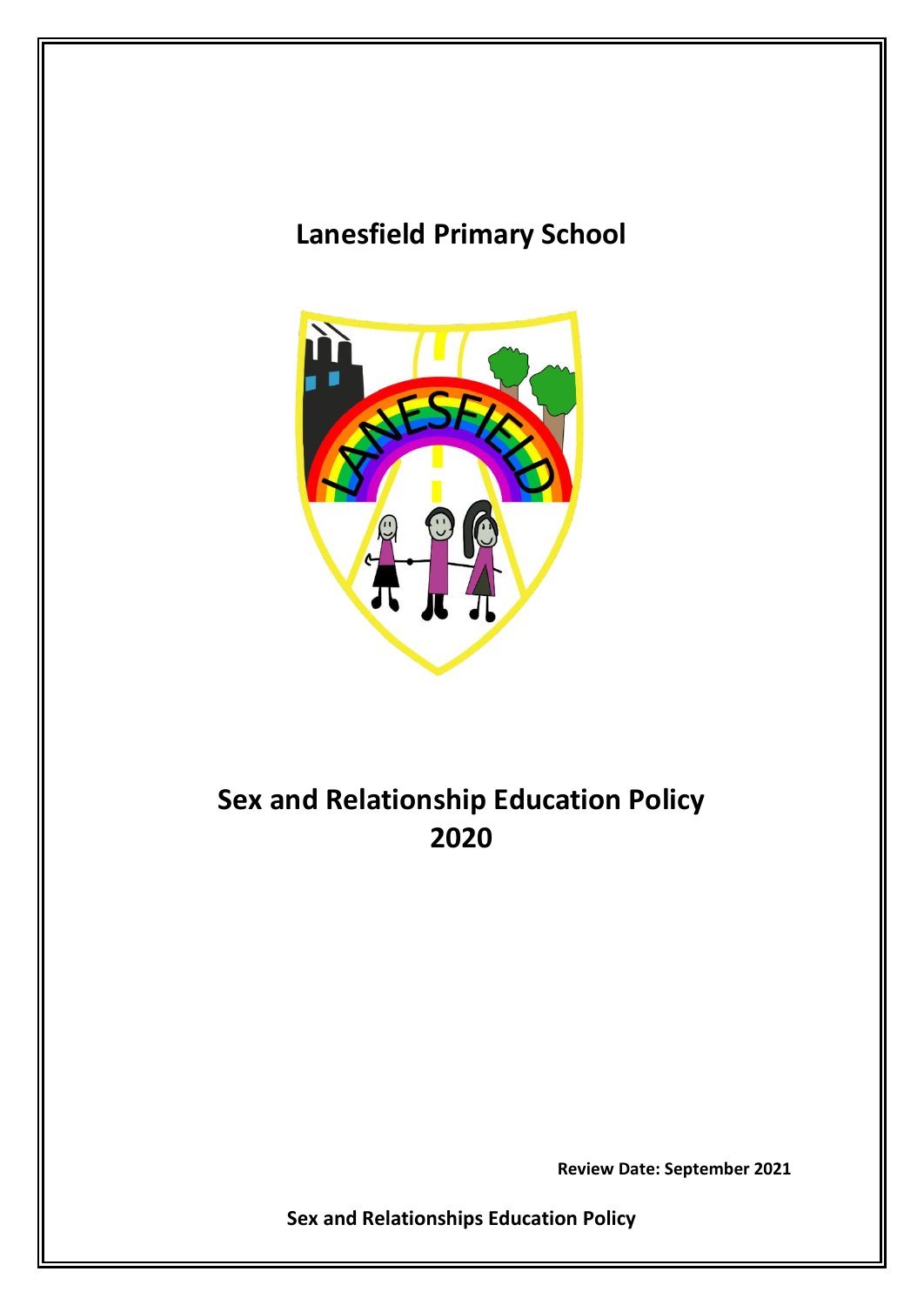#### **Introduction**

We have based our school's sex education policy on the DfE guidance document Relationships Education, Relationships and Sex Education (RSE) and Health Education (2019). This document highlights the importance of learning about physical, moral and emotional development. There is a vital focus on learning about relationships in different families, and what positive relationships look like as well as learning the skills needed to form healthy, respectful relationships in all contexts. It is also about the teaching of sex, sexuality, and sexual health. Sex and Relationships education is part of the personal, social and health education curriculum in our school. While we use sex and relationships education to inform children about sexual issues, we do this with regard to matters of morality and individual responsibility, and in a way that allows children to ask and explore moral questions. We do not use sex and relationships education as a means of promoting any form of sexual orientation.

#### **Aims and objectives**

We teach children about:

- the importance of healthy relationships
- **b** how to build positive relationships
- the importance of family life
- $$ how to recognise when relationships are making them feel unsafe and how to seek help
- **A** respect for others and different types of families
- *v* recognising the value of marriage
- **b** how to stay safe online including how information is used and shared online
- the physical development of their bodies as they grow into adults;
- the way humans reproduce;
- **SPE** respect for their own bodies and the importance of sexual activity as part of a committed, longterm, and loving relationship;
- **M** moral questions
- identifying the difference between appropriate and inappropriate physical contact
- **b** how to report feelings of being unsafe
- **b** how to report concerns or abuse and if they are worried about any sexual matters

#### **Context**

We teach SRE in the context of the school's aims and values framework. While SRE in our school means that we give children information about sexual behaviour, we do this with an awareness of the moral code and values which underpin all our work in school. In particular, we teach SRE in the belief that:

- SRE should be taught in the context of stable relationships, marriage and family life;
- SRE is part of a wider social, personal, spiritual and moral education process;
- **b** children should be taught to have respect for their own bodies;
- children should learn about their responsibilities to others, and be aware of the consequences of sexual activity;
- **i** it is important to build positive relationships with others, involving trust and respect;
- children need to learn the importance of self-control.

#### **Coverage**

We teach SRE through different aspects of the curriculum. While we carry out the main SRE teaching in our personal, social and health education (PSHE) curriculum, we also teach some SRE through other subject areas (for example, science and PE), where we feel that they contribute significantly to a child's knowledge and understanding of his or her own body, and how it is changing and developing.

In PSHE most of the objectives for SRE will be covered in Summer term where both topics; Relationships and Changing me are delivered. We teach children about relationships, and we encourage children to discuss issues. In year 2 we discuss the physical differences between boys and girls and use the correct terminology for the parts of the body. In years 5 and 6, we teach about the parts of the body and how these work, and we explain to them what will happen to their bodies during puberty. For example, we tell the boys that their voices will change during puberty and we explain to the about menstruation. We encourage the children to ask for help if they need it. Parents have the option of withdrawing children from these lessons.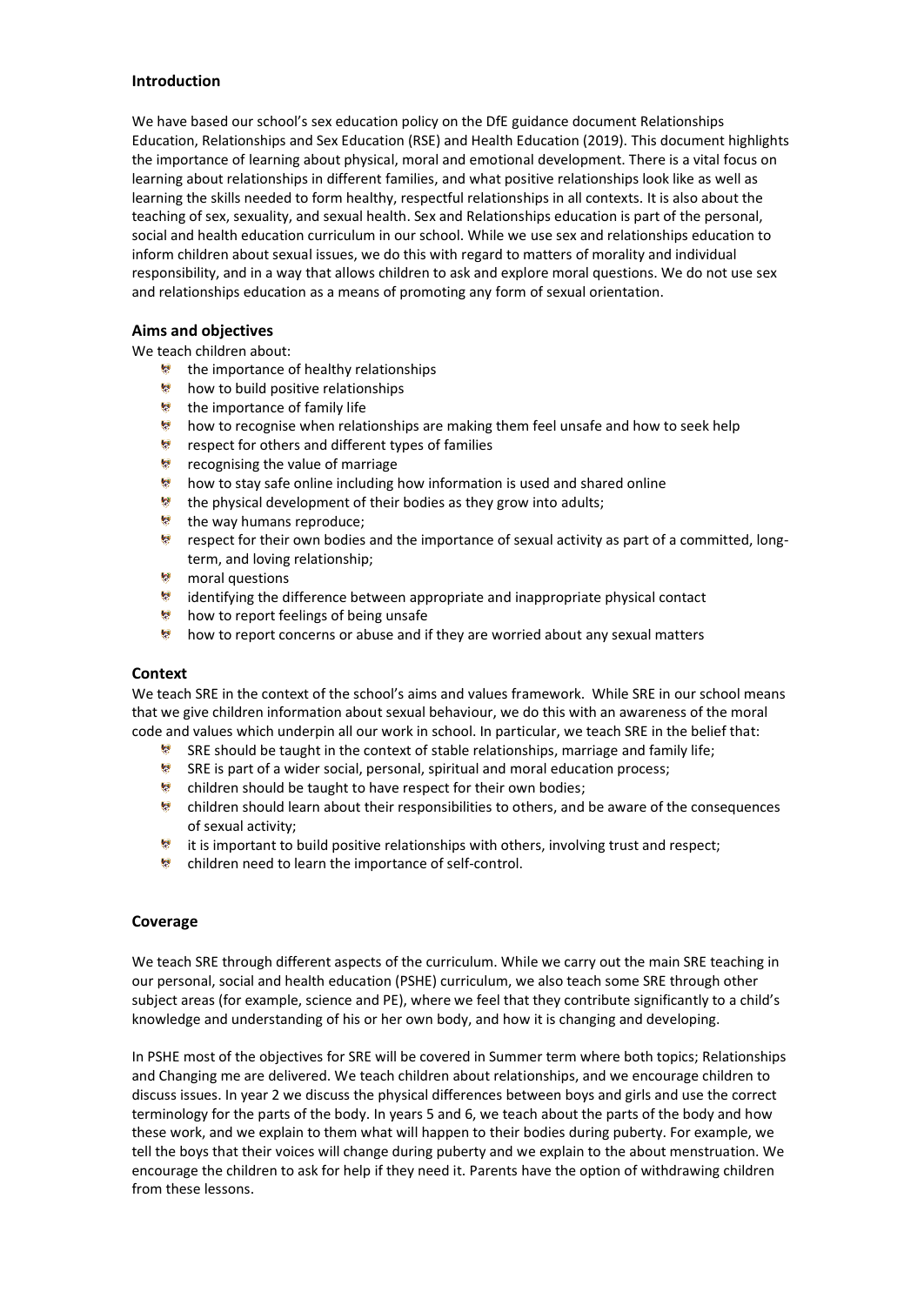In Year 6 we place a particular emphasis on health education, as many children experience puberty at this age. We liaise with the Local Health Authority about suitable teaching materials to use with our children in these lessons. The school Nurse works closely with year 6 phase leader to deliver SRE lessons in year 6. Teachers do their best to answer all questions with sensitivity and care. By the end of Key Stage 2, we ensure that both boys and girls know how babies are born, how their bodies change during puberty, what menstruation is, and how it affects women. We always teach this with due regard for the emotional development of the children (as stated earlier in this policy). The Wolverhampton Puberty Pack is a guide to be used in years 5 and 6.

We liaise with parents and carers of children in years 5 and 6 to discuss this particular programme of lessons, to explain what the issues are and how they are taught, and to see the materials the school uses in its teaching if they wish.

#### **Coverage in Science**

In Science teachers inform children about puberty and how a baby develops. For this aspect of the school's teaching, we follow the guidance material in the national scheme of work for science 2014 specific links to SRE are detailed below.

**In Key Stage 1** we teach children to:

- 1. identify, name, draw and label the basic parts of the human body and say which part of the body is associated with each sense.
- 2. notice that animals, including humans, have offspring which grow into adults

Children learn to appreciate the differences between people and how to show respect for each other.

**In Key Stage 2** we teach about life processes and the main stages of the human life cycle in greater depth we teach children to:

- 1. describe the life process of reproduction in some plants and animals.
- 2. describe the changes as humans develop to old age.

#### **The role of parents**

The school is well aware that the primary role in children's SRE lies with parents and carers. We wish to build a positive and supporting relationship with the parents of children at our school through mutual understanding, trust and co-operation. In promoting this objective, we:

- **inform parents about the school's SRE policy and practice**
- **W** invite parents feedback on this policy through a questionnaire
- inform parents on particular topics when they are being taught through our website or texts to individual classes
- **answer any questions that parents may have about the SRE of their child**
- take seriously any issue that parents raise with teachers or governors about this policy or the arrangements for SRE in the school
- encourage parents to be involved in reviewing the school policy and making modifications to it as necessary (this is discussed at year 6 parental consultations)
- inform parents about the best practice known with regard to SRE, so that the teaching in school supports the key messages that parents and carers give to children at home. We believe that, through this mutual exchange of knowledge and information, children will benefit from being given consistent messages about their changing body and their increasing responsibilities.

Parents have the right to withdraw their child from all or part of the SRE programme that we teach in our school except for the lessons that are delivered through the national curriculum for Science. If a parent wishes their child to be withdrawn from sex education or relationships education, they should discuss this with the Head Teacher, and make it clear which aspects of the programme they do not wish their child to participate in. The school always complies with the wishes of parents in this regard.

#### **The role of other members of the community**